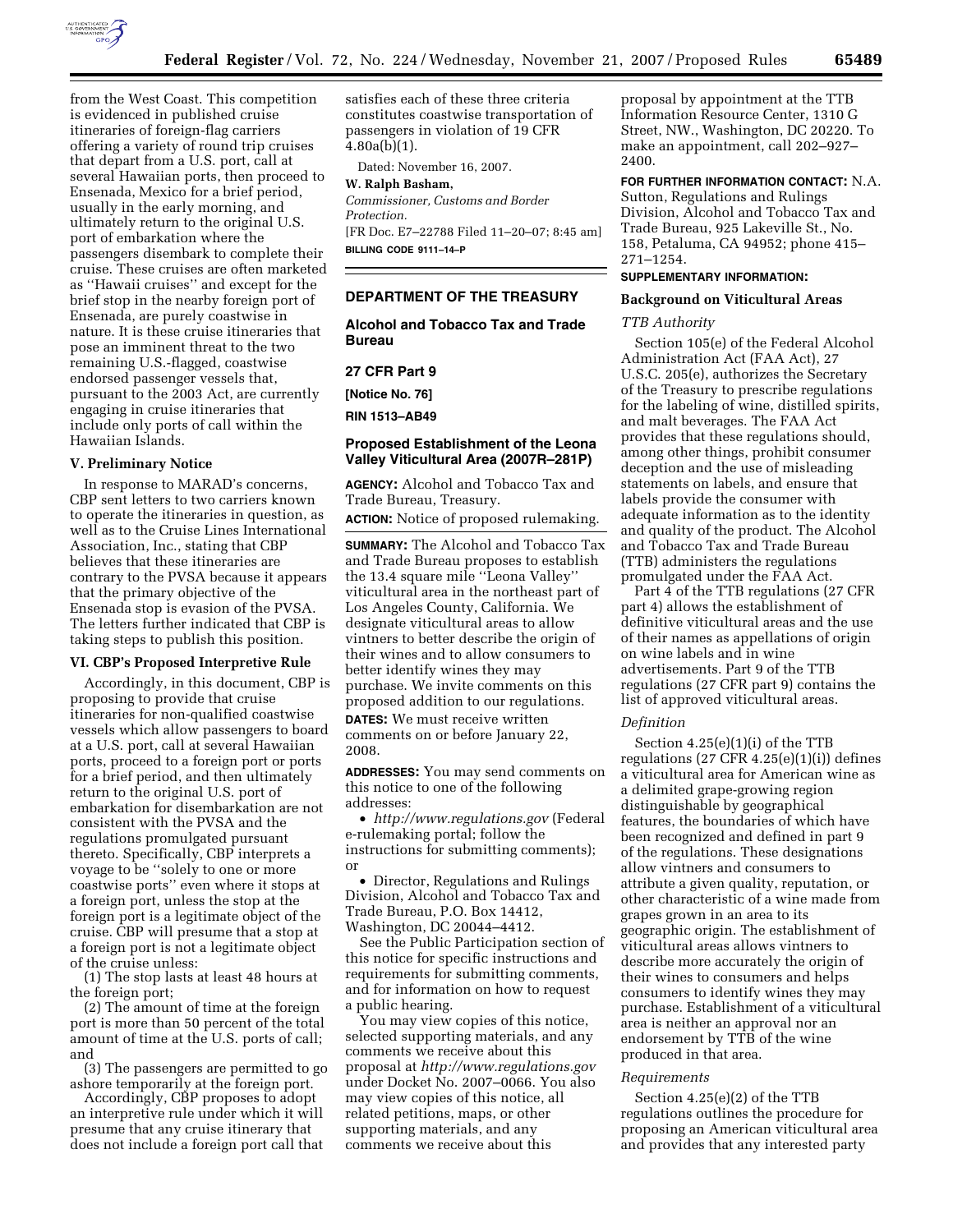may petition TTB to establish a grapegrowing region as a viticultural area. Section 9.3(b) of the TTB regulations requires the petition to include—

• Evidence that the proposed viticultural area is locally and/or nationally known by the name specified in the petition;

• Historical or current evidence that supports setting the boundary of the proposed viticultural area as the petition specifies;

• Evidence relating to the geographical features, such as climate, soils, elevation, and physical features, that distinguish the proposed viticultural area from surrounding areas;

• A description of the specific boundary of the proposed viticultural area, based on features found on United States Geological Survey (USGS) maps; and

• A copy of the appropriate USGS map(s) with the proposed viticultural area's boundary prominently marked.

#### **Leona Valley Petition**

Mr. Ralph Jens Carter submitted a petition for the 13.4 square mile Leona Valley viticultural area on behalf of the Antelope Valley Winegrowers Association, the Leona Valley Winery, and Donato Vineyards. The area currently includes 20 acres of vineyards, and more acreage for wine grape growing is under development.

The proposed boundary line defines an area where viticulture is already established or has potential for establishment. Consequently, the area defined is limited to the valley floor and side slopes. The distinguishing features of the proposed viticultural area include the physical characteristics of the San Andreas Fault system, the faultcontrolled Leona Valley, and the surrounding, high-elevation mountains. The climate, geology, and soils distinguish the proposed viticultural area from areas outside of the proposed boundary line.

## *Name Evidence*

According to the petitioner, the name ''Leona'' derives from an early rancher named Miguel Leonis, and in the 1880s, a homesteader from Nebraska called the area ''Leona Valley.'' The ''Leona Valley'' name identifies a valley, a town within the valley, a ranch (the Leona Valley Ranch), and a festival (the annual Leona Valley Cherry Festival).

The petitioner provides maps that show that the Leona Valley is located in the northeast part of Los Angeles County, California. The ''Leona Valley'' name appears on the USGS Ritter Ridge, Sleepy Valley, and Del Sur quadrangle maps, which the petitioner uses to

define the boundary line of the proposed viticultural area. The Sleepy Valley map also identifies a small town in the valley as ''Leona Valley.'' A recent atlas identifies both a valley and small town within the proposed viticultural area as ''Leona Valley'' (The DeLorme Southern and Central California Atlas and Gazetteer, 2005, page 79).

#### *Boundary Evidence*

According to the petitioner, and as evidenced by the written boundary description and the USGS Sleepy Valley quadrangle map, the proposed viticultural area includes the town and valley which are both named ''Leona Valley.'' The proposed boundary line borders the Angeles National Forest to the west and the Antelope Valley and the Mojave Desert to the northeast. Mountains and hills surround all sides of the valley. The floor and side slopes of the Leona Valley influence the shape of the proposed viticultural area, which includes vineyards in remote, but suitable, areas, but excludes steep slopes where erosion is a hazard.

According to the petitioner, historically, the Native American Shoshone Tribe lived as hunters and gatherers in the Leona Valley area. In the mid-1800s, when the Shoshone departed the area, immigrants from Spain and Mexico started cattle ranching. During the 1880s, homesteaders from Nebraska, France, and Germany divided the ranches into smaller parcels for farms.

In the early 1900s the John Ritter family began to plant grapes in the Leona Valley area. The Ritter family winery, Belvino Vineyards, aged wine in a cave for at least 5 years before bottling and selling the wine on national and international markets. During Prohibition, the Ritters ceased producing wine. The petitioner notes that local residents report that zinfandel and mission vines planted in the early 1900s are still growing.

Currently, the proposed Leona Valley viticultural area contains 20 acres of commercial wine grape production on David Reynolds' Leona Valley Winery and an acreage of pinot noir grapes on land owned by Donato Vineyards. Donato Vineyards, at the southeast end of the Leona Valley, plans to develop another 10 acres for growing wine grapes and to start producing wine in 2007–8.

#### *Distinguishing Features*

The petitioner states that the distinguishing features of the proposed Leona Valley viticultural area consist of climate, physical features, geology, and

soils. As evidence of many of the distinguishing features of the proposed viticultural area, the petitioner cites the Soil Survey of the Antelope Valley Area, California (United States Department of Agriculture, Soil Conservation Service, in cooperation with the University of California Agricultural Experiment Station, 1970).

## Climate

The soil survey designates the southern and western parts of the Antelope Valley and the Leona Valley, as Major Land Resource Area (MLRA) 19, Southern California Coastal Plain. The petitioner explains that MLRA 19 has a distinctive combination of climate, soils, and mild temperatures, including an annual, 210- to 300-day frost-free period. Also, MLRA 19 is hot and dry in summer and cool and moist in winter. It is suitable to a wide variety of field, fruit, and nut crops. Annual precipitation ranges from 9 to 16 inches in MLRA 19, and irrigation use is routine. According to the soil survey, the land management techniques and cropping systems used in MLRA 19 are different from those used in the adjacent MLRA 30, Mojave Basin and Range, and MLRA 20, Southern California Mountains.

The petitioner also cites the Sunset Western Garden Book, which classifies the Leona Valley area as Zone No. 18, Southern California's Interior Valleys (Sunset Publishing Corporation, Menlo Park, California, 1995). In this zone the continental air mass is a major influence on climate, and the Pacific Ocean determines the climate in the valley only about 15 percent of the time.

According to the petitioner, annual precipitation within the proposed Leona Valley viticultural area ranges from 9 to 12 inches. In the Mojave Desert to the east of the Leona Valley, the range is only 4 to 9 inches. In the mountainous areas surrounding Leona Valley to the south, west, and north, the range is between 12 and 20 inches.

The petitioner states that the growing season of the proposed viticultural area has warm days and cool nights. The cool nights slow the ripening of the grapes, helping the grapes to retain their natural acidity. Air drainage off the slopes of the hills and mountains helps prevent spring frost damage to grapes.

The petitioner submitted comparative data based on the Winkler Climate Classification System. In the Winkler climate classification system, heat accumulation per year defines climatic regions. As a measurement of heat accumulation during the growing season, 1 degree day accumulates for each degree Fahrenheit that a day's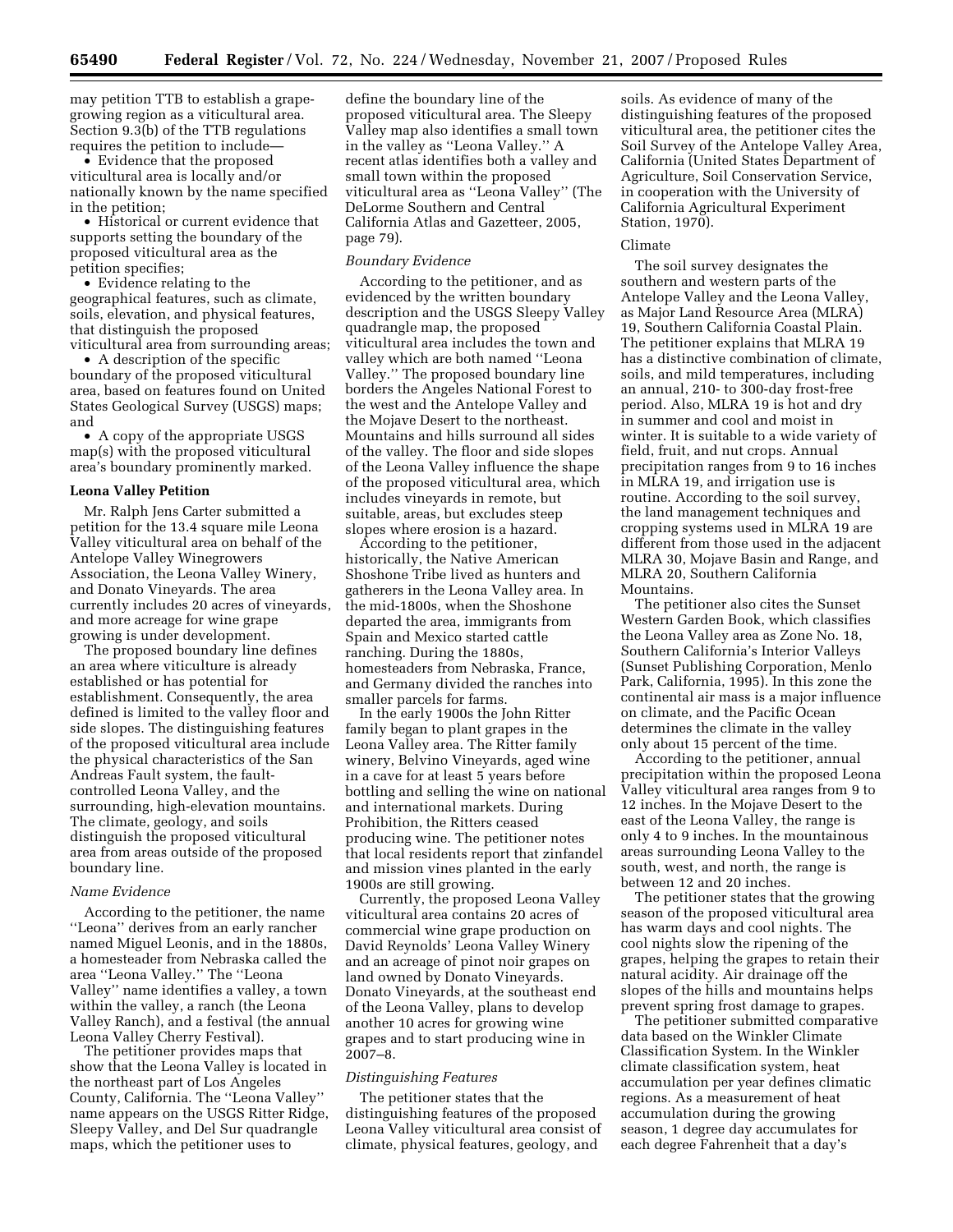mean temperature is above 50 degrees, which is the minimum temperature required for grapevine growth; see ''General Viticulture,'' by Albert J. Winkler, University of California Press, 1974. Climatic region I has less than

2,500 degree days per year; region II, 2,501 to 3,000; region III, 3,001 to 3,500; region IV, 3,501 to 4,000; and region V, 4,001 or more.

The petitioner states that the air temperatures during the growing season in the proposed viticultural area have an

average heat summation of 4,060 degree days, which falls into the low range of region V. The annual heat summation totals of the regions in and around the proposed Leona Valley viticultural area are listed in the table below.

| Region | Relative position with reference to Leona<br>Vallev | Average annual heat summation in degree<br>days/climatic region                                    |
|--------|-----------------------------------------------------|----------------------------------------------------------------------------------------------------|
|        |                                                     | $\vert$ 4,060 (low region V).<br>$\vert$ 2,900 (high region II).<br>$\vert$ 4,600 (high region V). |

## Physical Features

According to USGS maps of the region, the Leona Valley is a low, sloping landform with elevations between 2,932 and 3,800 feet. It is surrounded by higher hills, Portal Ridge, Ritter Ridge, Sierra Pelona, and the mountains of the Angeles National Forest, the highest of which has an elevation of 4,215 feet. According to the petitioner, the Leona Valley has isolated knolls of significantly different elevations and, in places, narrows to a width of a mile.

The petitioner explains that the San Andreas Fault, a major continental fault system, is a significant distinguishing feature of the proposed Leona Valley viticultural area. As shown on the USGS maps of the region, the fault and its tributary faults in the Leona Valley trend southeast to northwest. The petitioner explains that the Leona Valley formed either when two parallel fault lines lifted mountains beside a drop-down area or when erosion over thousands of years caused a deep dissection in the fault zone. Seismic movement along the fault line has formed ridges and isolated hills and exposed various rocks.

The petitioner states that ground water provides a plentiful supply of water for vineyard irrigation within the proposed Leona Valley viticultural area. As shown on the Ritter Ridge, Sleepy Valley, and Del Sur quadrangle USGS maps, many agricultural wells tap into the ground water.

#### Geology

The petitioner explains that relative displacement and a lack of continuity of the rocks on either side of the San Andreas Fault contribute to the complexity, weakening, and erosion of the parent rock. Near some portions of the fault the varying sedimentary strata determine the geologic formation.

Citing a California Department of Conservation Geologic Map, the petitioner notes that the mostly

nonmarine and unconsolidated alluvium on the Leona Valley floor is from the Quaternary Period, or about 2 million years old or less. The various types of schist, quartz, granite, and a complex of mixed, Precambrian igneous and metamorphic rocks in the valley contrast with the surrounding hills, which formed on Paleozoic or Mesozoic strata, 65 to 280 million years ago.

# *Soils*

The petitioner explains that a fault increases the variety of rock exposed on the surface and eventually results in the formation of a greater variety of soil textures. Thus, the San Andreas fault influenced the properties and mineralogy of the soils in the Leona Valley.

The petitioner states that the soils on the Leona Valley floor differ from those beyond the boundary line of the proposed viticultural area. The surface layer of the soils in the Leona Valley formed in a mixture of soil material that originated on the surrounding mountains and decayed organic matter. Multiple rock types on the valley floor were the parent material of alluvial soils that have diverse mineralogy and texture. The soils on the valley floor are deep and moderately drained; those on the surrounding hills are shallow and excessively well drained.

According to the soil survey, the soils of the proposed Leona Valley viticultural area are mainly the Hanford-Ramona-Greenfield association on alluvial fans and terraces. This association consists of nearly level to moderately steep, well drained, very deep soils that have a surface layer of loamy sand to loam. Hanford soils are well drained. They do not have a hardpan or a compacted clay layer, and are easily worked. Included in this association are some areas of deep, poorly drained Chino loam, which does not have a seasonal high water table. The petitioner explains that to control wetness in poorly drained areas,

growers may install artificial drainage or plant competing crops.

The petitioner explains that the Vista-Amagora association is among the dominant soils at higher elevations outside the boundary line of the proposed Leona Valley viticultural area. This association consists of strongly sloping to steep, well drained to excessively drained soils that have a surface layer of coarse sandy loam. South of the valley, in smaller areas, is the Anaverde-Godde association. It consists of moderately steep or steep, well drained soils that have a surface layer of sandy loam or loam.

## *Boundary Description*

See the narrative boundary description of the petitioned-for viticultural area in the proposed regulatory text published at the end of this notice.

#### *Maps*

The petitioner provided the required maps, and we list them below in the proposed regulatory text.

#### *TTB Determination*

TTB concludes that this petition to establish the 13.4 square mile Leona Valley viticultural area merits consideration and public comment, as invited in this notice.

## **Impact on Current Wine Labels**

Part 4 of the TTB regulations prohibits any label reference on a wine that indicates or implies an origin other than the wine's true place of origin. If we establish this proposed viticultural area, its name, ''Leona Valley,'' will be recognized as a name of viticultural significance under 27 CFR 4.39(i)(3). The text of the proposed regulation clarifies this point. Consequently, wine bottlers using ''Leona Valley'' in a brand name, including a trademark, or in another label reference as to the origin of the wine, will have to ensure that the product is eligible to use the viticultural area's name as an appellation of origin.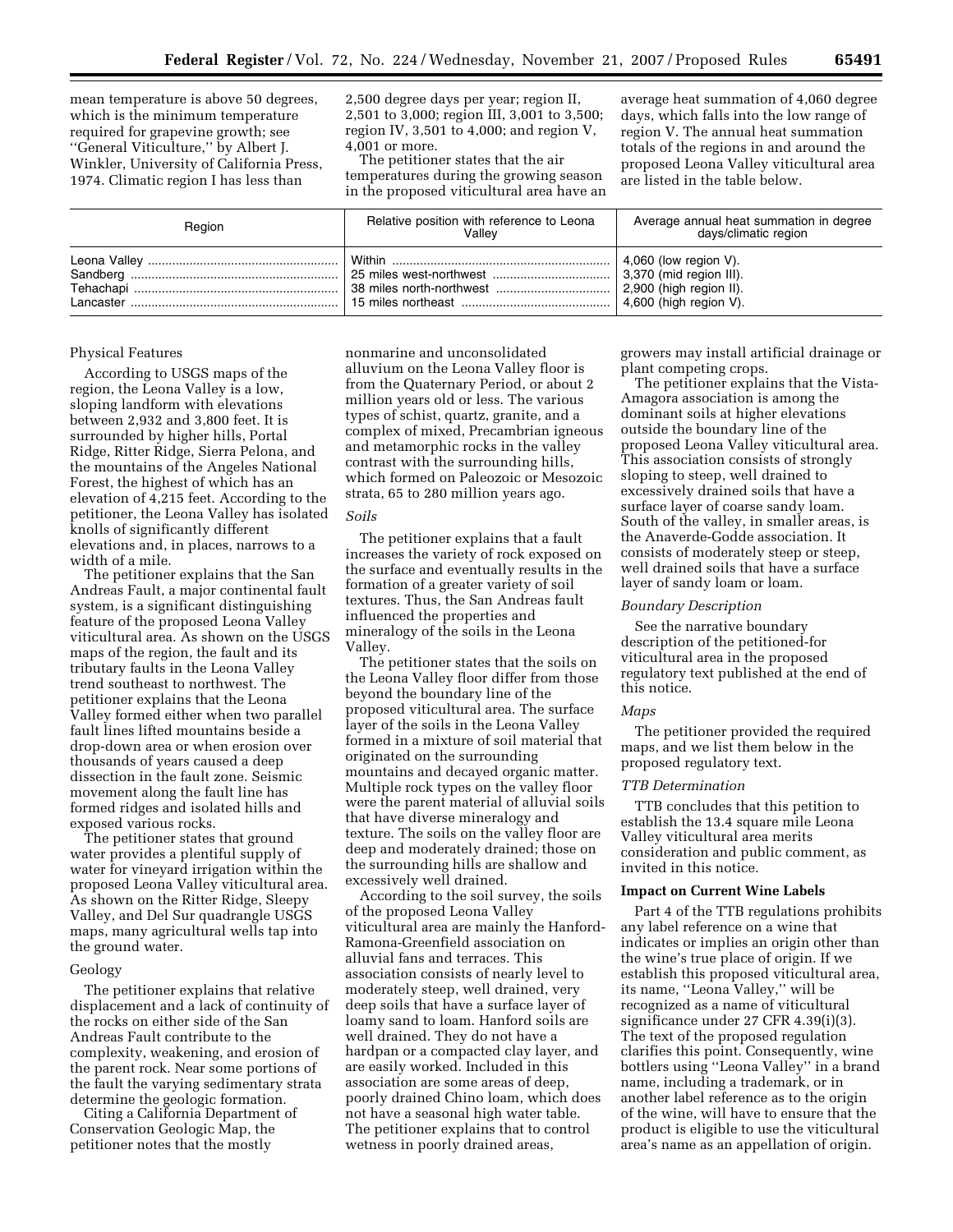On the other hand, we do not believe that the ''Leona'' part of the proposed viticultural area name, standing alone, should have viticultural significance if the new area is established. Accordingly, the proposed part 9 regulatory text set forth in this document specifies only the full ''Leona Valley'' name as a term of viticultural significance for purposes of part 4 of the TTB regulations.

For a wine to be eligible to use as an appellation of origin a viticultural area name or other term specified as being viticulturally significant in part 9 of the TTB regulations, at least 85 percent of the wine must be derived from grapes grown within the area represented by that name or other term, and the wine must meet the other conditions listed in 27 CFR 4.25(e)(3). If the wine is not eligible to use the viticultural area name or other term as an appellation of origin and that name or other term appears in the brand name, then the label is not in compliance and the bottler must change the brand name and obtain approval of a new label. Similarly, if the viticultural area name or other term appears in another reference on the label in a misleading manner, the bottler would have to obtain approval of a new label. Accordingly, if a new label or a previously approved label uses the name ''Leona Valley'' for a wine that does not meet the 85 percent standard, the new label will not be approved, and the previously approved label will be subject to revocation, upon the effective date of the approval of the Leona Valley viticultural area.

Different rules apply if a wine has a brand name containing a viticultural area name or other viticulturally significant term that was used as a brand name on a label approved before July 7, 1986. See 27 CFR 4.39(i)(2) for details.

## **Public Participation**

## *Comments Invited*

We invite comments from interested members of the public on whether we should establish the proposed viticultural area. We are also interested in receiving comments on the sufficiency and accuracy of the name, boundary, climatic, and other required information submitted in support of the petition. Please provide any available specific information in support of your comments.

Because of the potential impact of the establishment of the proposed Leona Valley viticultural area on wine labels that include the words ''Leona Valley'' as discussed above under ''Impact on Current Wine Labels,'' we are

particularly interested in comments regarding whether there will be a conflict between the proposed area name and currently used brand names. If a commenter believes that a conflict will arise, the comment should describe the nature of that conflict, including any negative economic impact that approval of the proposed viticultural area will have on an existing viticultural enterprise. We are also interested in receiving suggestions for ways to avoid any conflicts, for example by adopting a modified or different name for the viticultural area.

Although TTB believes that only the full ''Leona Valley'' name should be considered to have viticultural significance upon establishment of the proposed new viticultural area, we also invite comments from those who believe that ''Leona'' standing alone would have viticultural significance upon establishment of the area. Comments in this regard should include documentation or other information supporting the conclusion that use of ''Leona'' on a wine label could cause consumers and vintners to attribute to the wine in question the quality, reputation, or other characteristic of wine made from grapes grown in the proposed Leona Valley viticultural area.

## *Submitting Comments*

You may submit comments on this notice by one of the following two methods:

• *Federal e-Rulemaking Portal:* To submit a comment on this notice using the online Federal e-rulemaking portal, visit *http://www.regulations.gov* and select ''Alcohol and Tobacco Tax and Trade Bureau'' from the agency dropdown menu and click ''Submit.'' In the resulting docket list, click the ''Add Comments'' icon for Docket No. 2007– 0066 and complete the resulting comment form. You may attach supplemental files to your comment. More complete information on using Regulations.gov, including instructions for accessing open and closed dockets and for submitting comments, is available through the site's ''User Tips'' link.

• *Mail:* You may send written comments to the Director, Regulations and Rulings Division, Alcohol and Tobacco Tax and Trade Bureau, P.O. Box 14412, Washington, DC 20044– 4412.

Please submit your comments by the closing date shown above in this notice. Your comments must include this notice number and your name and mailing address. Your comments must be legible and written in language acceptable for public disclosure. We do

not acknowledge receipt of comments, and we consider all comments as originals.

If you are commenting on behalf of an association, business, or other entity, your comment must include the entity's name as well as your name and position title. If you comment via *http:// www.regulations.gov*, please enter the entity's name in the ''Organization'' blank of the comment form. If you comment via mail, please submit your entity's comment on letterhead.

You may also write to the Administrator before the comment closing date to ask for a public hearing. The Administrator reserves the right to determine whether to hold a public hearing.

## *Confidentiality*

All submitted comments and attachments are part of the public record and subject to disclosure. Do not enclose any material in your comments that you consider to be confidential or inappropriate for public disclosure.

## *Public Disclosure*

On the Federal e-rulemaking portal, we will post, and you may view, copies of this notice, selected supporting materials, and any electronic or mailed comments we receive about this proposal. To view a posted document or comment, go to *http:// www.regulations.gov* and select ''Alcohol and Tobacco Tax and Trade Bureau'' from the Agency drop-down menu and click ''Submit.'' In the resulting docket list, click the appropriate docket number, then click the ''View'' icon for any document or comment posted under that docket number.

All submitted and posted comments will display the commenter's name, organization (if any), city, and State, and, in the case of mailed comments, all address information, including e-mail addresses. We may omit voluminous attachments or material that we consider unsuitable for posting.

You also may view copies of this notice, all related petitions, maps, and other supporting materials, and any electronic or mailed comments we receive about this proposal by appointment at the TTB Information Resource Center, 1310 G Street, NW., Washington, DC 20220. You may also obtain copies at 20 cents per 8.5 x 11 inch page. Contact our information specialist at the above address or by telephone at 202–927–2400 to schedule an appointment or to request copies of comments or other materials.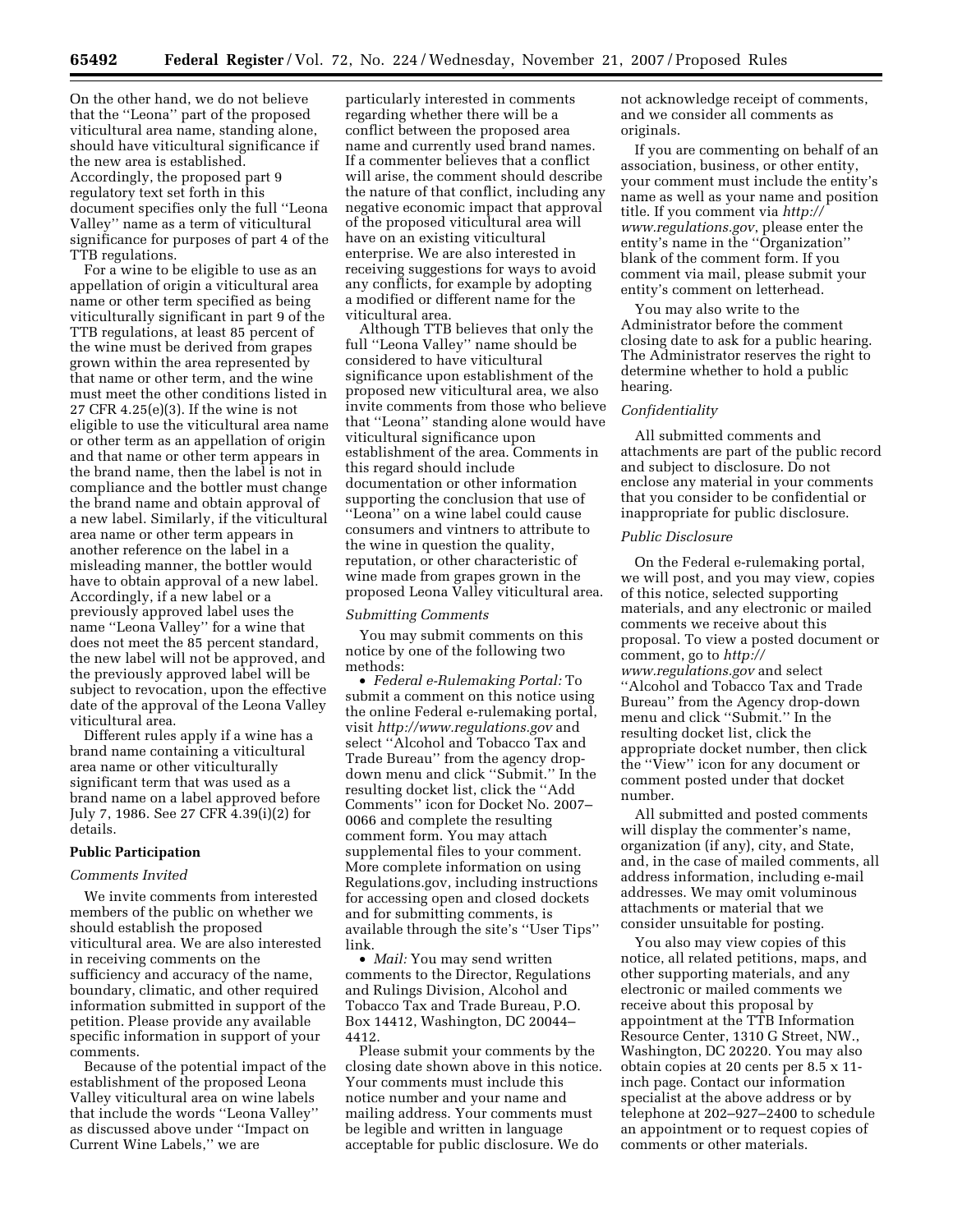## **Regulatory Flexibility Act**

We certify that this proposed regulation, if adopted, would not have a significant economic impact on a substantial number of small entities. The proposed regulation imposes no new reporting, recordkeeping, or other administrative requirement. Any benefit derived from the use of a viticultural area name would be the result of a proprietor's efforts and consumer acceptance of wines from that area. Therefore, no regulatory flexibility analysis is required.

# **Executive Order 12866**

This proposed rule is not a significant regulatory action as defined by Executive Order 12866. Therefore, it requires no regulatory assessment.

#### **Drafting Information**

N.A. Sutton of the Regulations and Rulings Division drafted this notice.

## **List of Subjects in 27 CFR Part 9**

Wine.

## **Proposed Regulatory Amendment**

For the reasons discussed in the preamble, we propose to amend title 27, chapter I, part 9, Code of Federal Regulations, as follows:

# **PART 9—AMERICAN VITICULTURAL AREAS**

1. The authority citation for part 9 continues to read as follows: **Authority:** 27 U.S.C. 205.

## **Subpart C—Approved American Viticultural Areas**

2. Subpart C is amended by adding  $§ 9.$  to read as follows:<br>§9. Leona Valley.

**§ 9.**ll **Leona Valley.**  (a) *Name*. The name of the viticultural area described in this section is ''Leona Valley''. For purposes of part 4 of this chapter, ''Leona Valley'' is a term of viticultural significance.

(b) *Approved maps*. The four United States Geological Survey 1:24,000 scale topographic maps used to determine the boundary of the Leona Valley viticultural area are titled:

(1) Ritter Ridge, Calif., 1958;

Photorevised 1974;

(2) Sleepy Valley, CA, 1995;

(3) Del Sur, CA, 1995; and

(4) Lake Hughes, CA, 1995.

(c) *Boundary*. The Leona Valley viticultural area is located in Los Angeles County, California. The boundary of the Leona Valley viticultural area is as described below:

(1) From the beginning point on the Ritter Ridge map at the intersection of Elizabeth Lake Pine Canyon Road and the section 23 east boundary line, T6N, R13W, proceed along the section 23 east boundary line approximately 0.1 mile straight south to its intersection with the 3,000-foot elevation line, T6N, R13W; then

(2) Proceed west along the 3,000-foot elevation line to its intersection with the section 23 west boundary line, T6N, R13W; then

(3) Proceed south along the section 23 west boundary line to the southwest corner of section 23 at the 3,616-foot marked elevation point, T6N, R13W; then

(4) Proceed west along the section 22 south boundary line, crossing onto the Sleepy Valley map, and continuing along the section 21 south boundary line, crossing over Pine Creek, to its intersection with the 3,400-foot elevation line, T6N, R13W; then

(5) Proceed west along the 3,400-foot elevation line to its intersection with the section 19 south boundary line and Bouquet Canyon Road, T6N, R13W; then

(6) Proceed straight west along the section 19 south boundary line to its intersection with the 3,560-foot elevation line, an unimproved road, and a power transmission line, north of Lincoln Crest, T6N, R13W; then

(7) Proceed northeast along the 3,560 foot elevation line across section 19 to its east boundary line, T6N, R13W; then

(8) Proceed in a straight line northnorthwest approximately 0.25 miles to its intersection with a trail and the 3,800-foot elevation line, T6N, R13W; then

(9) Proceed northwest along the meandering 3,800-foot elevation line through section 19 to its intersection with the section 13 southeast corner, T6N, R14W; then

(10) Proceed straight west, followed by straight north, along the marked Angeles National Forest border to the section 11 southeast corner: then

(11) Proceed straight north along the section 11 east boundary line to its intersection with the 3,400-foot elevation line south of an unimproved road, T6N, R14W; then

(12) Proceed generally northwest along the 3,400-foot elevation line through section 11, crossing onto the Del Sur map, to its intersection with the section 3 southeast corner, T6N, R14W; then

(13) Proceed straight west to the section 4 southeast corner, T6N, R14W; then

(14) Proceed straight north along the section 4 east boundary line approximately 0.05 mile to its

intersection with the 3,600-foot elevation line, T6N, R14W; then

(15) Proceed northwest along the 3,600-foot elevation line, through section 4 and crossing onto the Lake Hughes map, to its intersection with the Angeles National Forest border and the section 4 western boundary line, T6N, R14W; then

(16) Proceed straight north along the section 4 western boundary line to its intersection with BM 3402, south of Andrade Corner, T7N, R14W; then

(17) Proceed in a line straight northeast, crossing onto the Del Sur map, to its intersection with the marked 3,552-foot elevation point, section 33, T7N, R14W; then

(18) Proceed in a line straight eastsoutheast to its intersection with the marked 3,581-foot elevation point, and continue in a straight line east-southeast to its intersection with the marked 3,637-foot elevation point, T6N, R14W; then

(19) Proceed in a line straight northeast to its intersection with the section 2 northwest corner, T6N, R14W; then

(20) Proceed straight east along the section 2 north boundary line 0.35 mile to its intersection with the 3,600-foot elevation line, T6N, R14W; then

(21) Proceed north and then generally southeast along the 3,600-foot elevation line that runs parallel to and south of the Portal Ridge to the elevation line's intersection with the section 7 east boundary line, T6N, R13W; then

(22) Proceed straight south along the section 7 east boundary line, crossing onto the Sleepy Valley map, to its intersection with the 3,400-foot elevation line north of the terminus of 90th Street, T6N, R13W; then

(23) Proceed generally east-southeast along the 3,400-foot elevation line that runs north of the San Andreas Rift Zone to its intersection with the section 16 east boundary line, T6N, R13W; then

(24) Proceed straight south along the section 16 east boundary line to its intersection with the 3,000-foot elevation line, between Goode Hill Road and Elizabeth Lake Pine Canyon Road, T6N, R13W; then

(25) Proceed generally southeast along the 3,000-foot elevation line, crossing onto the Ritter Ridge map, to its intersection with the section 23 east boundary line, north of the intermittent Amargosa Creek and Elizabeth Lake Pine Canyon Road, T6N, R13W; then

(26) Proceed straight south along the section 23 east boundary line to the beginning point.